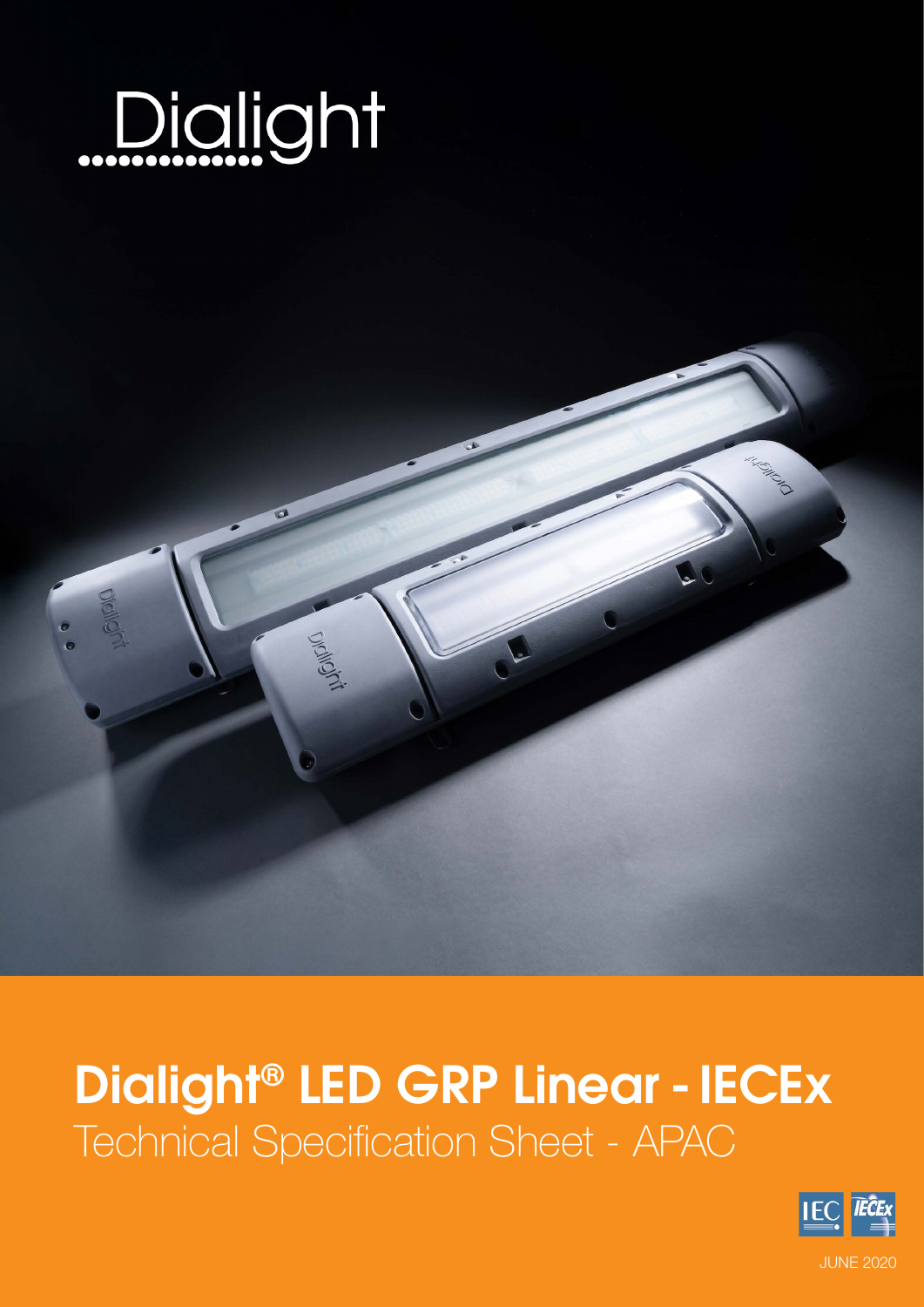# Dialight

### SafeSite® LED GRP Linear



#### Certifications & Ratings

- 10 year warranty
- CE
- RCM
- IP66/67
- IECEx Zone 1, 2, 21 & 22 IECEx Zones 2, 21 & 22
	- $-$  Ex II 3 GD
	- Ex eb mb op is IIC T4 Gb
	- Ex tb op is IIIC T130°C Db
	- Certification numbers:
- 

- Ex ec IIC T4 Gc

- Sira 19ATEX4226X
- IECEx SIR 19.0068X
- Ex tc IIIC T130°C Dc - IECEx SIR 19.0069X  $-$  Ex II 2 D - Ex tb op is IIIC T130°C Db
- IECEx SIR 19.0069X
- DALL 1.0/2.0 as standard

 $-$  Ex II 2 GD

• Up to 2,875 & 5,750 (nominal) lumen outputs

#### 764 mm Model





#### 1244 mm Model



Dimensions in mm

| <b>MECHANICAL INTONITATION.</b>                                        |                                                                                                                      |
|------------------------------------------------------------------------|----------------------------------------------------------------------------------------------------------------------|
| <b>Fixture weights:</b><br><b>Standard models:</b>                     | 764 mm: 7.7 kg<br>1244 mm: 10.9 kg                                                                                   |
| Emergency models:                                                      | 764 mm: 8.6 kg<br>1244 mm: 11.8 kg                                                                                   |
| <b>Mounting:</b>                                                       | (2) M8 fixing points<br>Other mounting options available,<br>see page 5 for details                                  |
| Cable entry:                                                           | (2) M25 cable entries at both ends,<br>through wired as standard                                                     |
| <b>Safety Retention:</b>                                               | (4) 316 Stainless steel tabs as standard                                                                             |
| <b>Electrical Specifications:</b>                                      |                                                                                                                      |
| <b>Operating voltage:</b>                                              | Standard:<br>100-277 VAC, 50/60Hz<br>120-250 VDC                                                                     |
|                                                                        | Emergency:<br>230/240 VAC, 50Hz<br>110/120 VAC, 60Hz (Zone 1 only)                                                   |
| <b>Operating temperature:</b><br>Standard models:<br>Emergency models: | $-40^{\circ}$ C to $+65^{\circ}$ C<br>$-20^{\circ}$ C to $+50^{\circ}$ C                                             |
| Harmonics & emissions:                                                 | IEC 55015 (conducted & radiated)<br>IEC 61000-3-2<br>IEC 61000-3-3<br><b>IEC 61547</b>                               |
| <b>Transient protection:</b>                                           | IEC 61000-4-5<br>6kV line-to-line & line-to-ground                                                                   |
| Power factor:                                                          | > 0.9                                                                                                                |
| <b>Emergency Models:</b>                                               |                                                                                                                      |
|                                                                        | Lumen output in EM mode: 10-25% of initial light output<br>(depending on selected duration and<br>length of fitting) |
| <b>Expected battery life*:</b>                                         | 4 years                                                                                                              |
| <b>Battery duration*:</b>                                              | 90 min. (standard)<br>60/180 min. (optional, field-configurable)                                                     |
| <b>Materials:</b>                                                      |                                                                                                                      |
| Housing:                                                               | Glass-reinforced polyester                                                                                           |
| Lens:                                                                  | - Textured polycarbonate<br>convex lens (standard)<br>- Textured flat glass lens (optional)                          |
| <b>Photometric Information:</b>                                        |                                                                                                                      |
| CRI:                                                                   | 80 minimum                                                                                                           |
| CCT:                                                                   | 5000K (cool white)<br>4000K (neutral white)<br>Green (Shower-Safe/Eye-Wash station<br>model)                         |

Amber (Wildlife-Friendly)

All values typical unless otherwise stated (tolerance +/- 10%) \* @ 25°C ambient

WARNING - INSTALLATION & SECONDARY RETENTION. Use of any Dialight products without proper installation (including secondary retention in charge in installation environment) where applicable. It is the exclusive responsibil

#### 2 www.dialight.com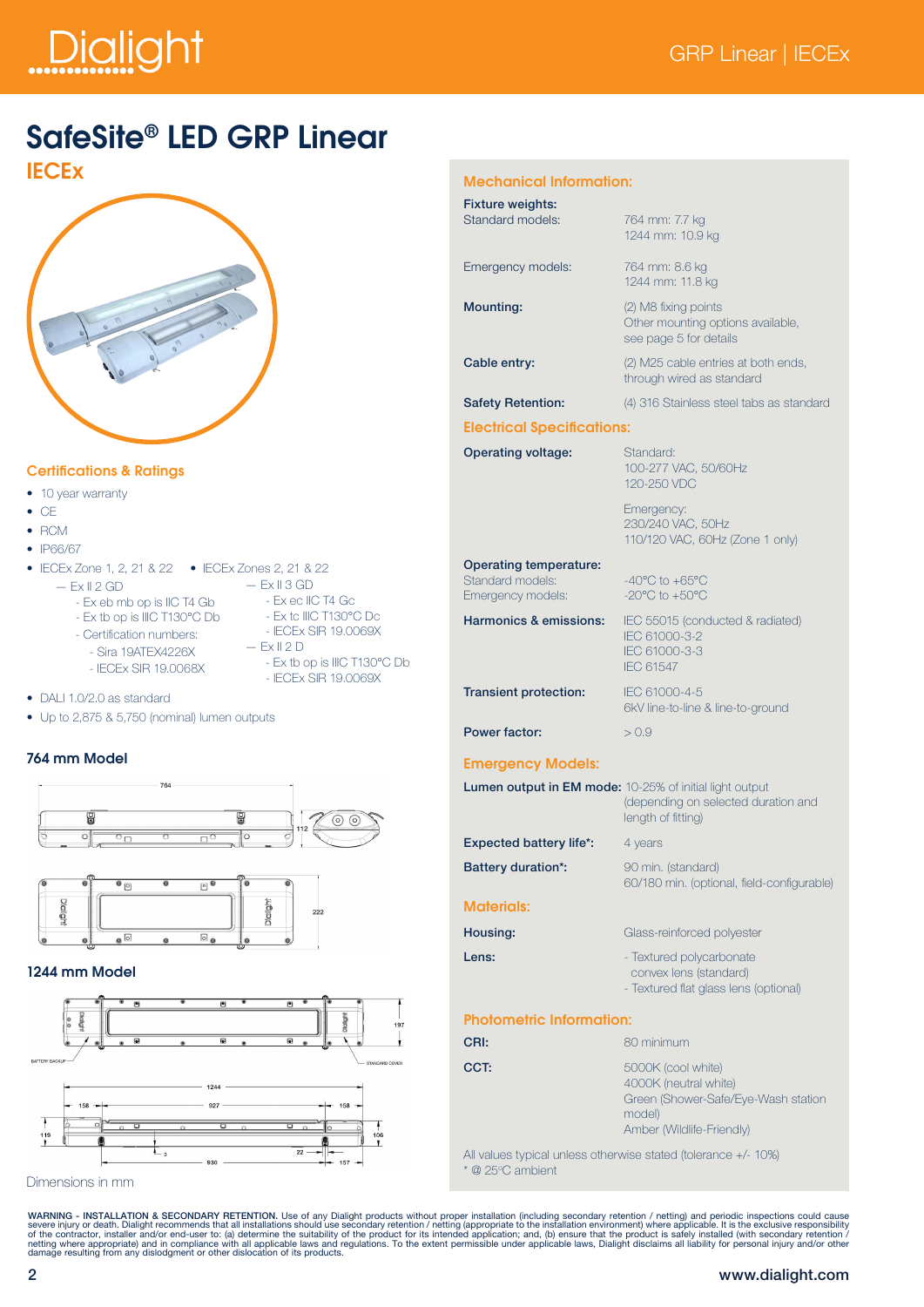

## Ordering Information

SafeSite® LED GRP Linear - IECEx



| <b>Part Number</b>                                                                                        | <b>Fixture Lumens</b><br>(Nominal) | Wattage | Im/W | <b>Voltage</b>                    | <b>CCT</b>            | Lens                          |  |  |  |  |
|-----------------------------------------------------------------------------------------------------------|------------------------------------|---------|------|-----------------------------------|-----------------------|-------------------------------|--|--|--|--|
| Zone 1, 2, 21 & 22 Models (Standard)                                                                      |                                    |         |      |                                   |                       |                               |  |  |  |  |
| P2ABMC23A54WGN                                                                                            | 2,875                              | 25      | 115  | 100-277 VAC/120-250 VDC           | 5000K (cool white)    | <b>Textured Polycarbonate</b> |  |  |  |  |
| P4ABMC26A54WGN                                                                                            | 5,750                              | 47      | 123  | 100-277 VAC/120-250 VDC           | 5000K (cool white)    | <b>Textured Polycarbonate</b> |  |  |  |  |
| P2ABMN23A54WGN                                                                                            | 2,785                              | 25      | 111  | 100-277 VAC/120-250 VDC           | 4000K (neutral white) | <b>Textured Polycarbonate</b> |  |  |  |  |
| P4ABMN26A54WGN                                                                                            | 5,575                              | 47      | 119  | 100-277 VAC/120-250 VDC           | 4000K (neutral white) | <b>Textured Polycarbonate</b> |  |  |  |  |
| Zone 1, 2, 21 & 22 Models (Emergency Backup)                                                              |                                    |         |      |                                   |                       |                               |  |  |  |  |
| P2ABMCG3A54WGF<br>2,875<br>29<br>99<br>230/240 VAC<br>5000K (cool white)<br><b>Textured Polycarbonate</b> |                                    |         |      |                                   |                       |                               |  |  |  |  |
| P4ABMCG6A54WGF                                                                                            | 5,750                              | 51      | 113  | 230/240 VAC                       | 5000K (cool white)    | <b>Textured Polycarbonate</b> |  |  |  |  |
| P2ABMC13A54WGF                                                                                            | 2,875                              | 29      | 99   | 110/120 VAC                       | 5000K (cool white)    | <b>Textured Polycarbonate</b> |  |  |  |  |
| P4ABMC16A54WGF                                                                                            | 5.750                              | 51      | 113  | 110/120 VAC                       | 5000K (cool white)    | <b>Textured Polycarbonate</b> |  |  |  |  |
| P2ABMNG3A54WGF                                                                                            | 2,785                              | 29      | 96   | 230/240 VAC                       | 4000K (neutral white) | <b>Textured Polycarbonate</b> |  |  |  |  |
| P4ABMNG6A54WGF                                                                                            | 5,575                              | 51      | 109  | 230/240 VAC                       | 4000K (neutral white) | <b>Textured Polycarbonate</b> |  |  |  |  |
| P2ABMN13A54WGF                                                                                            | 2,785                              | 29      | 96   | 110/120 VAC                       | 4000K (neutral white) | <b>Textured Polycarbonate</b> |  |  |  |  |
| P4ABMN16A54WGF                                                                                            | 5,575                              | 51      | 109  | 110/120 VAC                       | 4000K (neutral white) | <b>Textured Polycarbonate</b> |  |  |  |  |
|                                                                                                           |                                    |         |      | Zone 2, 21 & 22 Models (Standard) |                       |                               |  |  |  |  |
| P2BBMC23A5NWGN                                                                                            | 2,875                              | 25      | 115  | 100-277 VAC/120-250 VDC           | 5000K (cool white)    | <b>Textured Polycarbonate</b> |  |  |  |  |
| P4BBMC26A5NWGN                                                                                            | 5,750                              | 47      | 123  | 100-277 VAC/120-250 VDC           | 5000K (cool white)    | <b>Textured Polycarbonate</b> |  |  |  |  |
| P2BBMN23A5NWGN                                                                                            | 2,785                              | 25      | 111  | 100-277 VAC/120-250 VDC           | 4000K (neutral white) | <b>Textured Polycarbonate</b> |  |  |  |  |
| P4BBMN26A5NWGN                                                                                            | 5,575                              | 47      | 119  | 100-277 VAC/120-250 VDC           | 4000K (neutral white) | <b>Textured Polycarbonate</b> |  |  |  |  |
| Zone 2, 21 & 22 Models (Emergency Backup)                                                                 |                                    |         |      |                                   |                       |                               |  |  |  |  |
| P2BBMC23A5NWGF                                                                                            | 2,875                              | 29      | 99   | 230/240 VAC                       | 5000K (cool white)    | <b>Textured Polycarbonate</b> |  |  |  |  |
| P4BBMC26A5NWGF                                                                                            | 5,750                              | 51      | 113  | 230/240 VAC                       | 5000K (cool white)    | <b>Textured Polycarbonate</b> |  |  |  |  |
| P2BBMN23A5NWGF                                                                                            | 2,785                              | 29      | 96   | 230/240 VAC                       | 4000K (neutral white) | <b>Textured Polycarbonate</b> |  |  |  |  |
| P4BBMN26A5NWGF                                                                                            | 5,575                              | 51      | 109  | 230/240 VAC                       | 4000K (neutral white) | <b>Textured Polycarbonate</b> |  |  |  |  |

All values typical unless otherwise stated (tolerance +/- 10%).

DISCLAIMER. All product information provided is, to the best of Dialight's knowledge, accurate as of the date of publication. When ordering, refer to <u>www.dialight.com</u> for current versions of: (a)<br>relevant product documen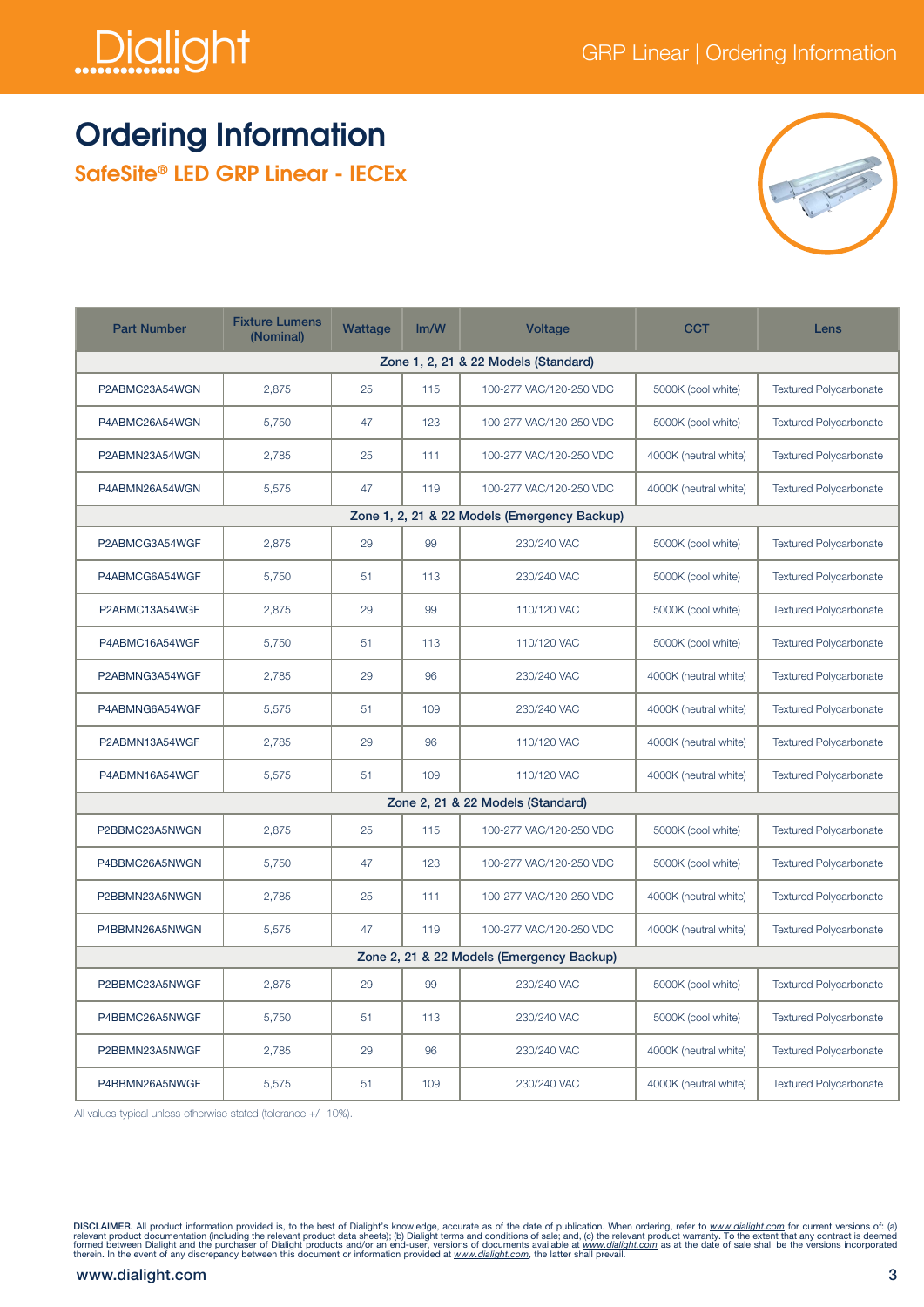

## Ordering Information

SafeSite® LED GRP Linear - IECEx



| <b>Part Number</b>                                                           | <b>Fixture Lumens</b><br>(Nominal) | Wattage | Im/W | <b>Voltage</b>          | <b>CCT</b> | Lens                          |  |  |  |
|------------------------------------------------------------------------------|------------------------------------|---------|------|-------------------------|------------|-------------------------------|--|--|--|
| Shower-Safe/Eye-Wash Station Version - Zone 1, 2, 21 & 22 (Emergency Backup) |                                    |         |      |                         |            |                               |  |  |  |
| P2ABMGG3A54WGF                                                               |                                    | 29      |      | 230/240 VAC             | Green      | <b>Textured Polycarbonate</b> |  |  |  |
| P4ABMGG6A54WGF                                                               |                                    | 51      |      | 230/240 VAC             | Green      | <b>Textured Polycarbonate</b> |  |  |  |
| P2ABMG13A54WGF                                                               |                                    | 29      |      | 110/120 VAC             | Green      | <b>Textured Polycarbonate</b> |  |  |  |
| P4ABMG16A54WGF                                                               |                                    | 51      |      | 110/120 VAC             | Green      | <b>Textured Polycarbonate</b> |  |  |  |
| Shower-Safe/Eye-Wash Station Version - Zone 2, 21 & 22 (Emergency Backup)    |                                    |         |      |                         |            |                               |  |  |  |
| P2BBMG23A5NWGF                                                               |                                    | 29      |      | 230/240 VAC             | Green      | <b>Textured Polycarbonate</b> |  |  |  |
| P4BBMG26A5NWGF                                                               |                                    | 51      |      | 230/240 VAC             | Green      | <b>Textured Polycarbonate</b> |  |  |  |
| Wildlife Friendly - Zone 1, 2, 21 & 22 (Standard)                            |                                    |         |      |                         |            |                               |  |  |  |
| P2ABMA23A54WGN                                                               |                                    | 25      |      | 100-277 VAC/120-250 VDC | Amber      | <b>Textured Polycarbonate</b> |  |  |  |
| P4ABMA26A54WGN                                                               |                                    | 47      |      | 100-277 VAC/120-250 VDC | Amber      | <b>Textured Polycarbonate</b> |  |  |  |
| Wildlife Friendly - Zone 1, 2, 21 & 22 (Emergency Backup)                    |                                    |         |      |                         |            |                               |  |  |  |
| P2ABMAG3A54WGF                                                               |                                    | 29      |      | 230/240 VAC             | Amber      | <b>Textured Polycarbonate</b> |  |  |  |
| P4ABMAG6A54WGF                                                               |                                    | 51      |      | 230/240 VAC             | Amber      | <b>Textured Polycarbonate</b> |  |  |  |
| P2ABMA13A54WGF                                                               |                                    | 29      |      | 110/120 VAC             | Amber      | <b>Textured Polycarbonate</b> |  |  |  |
| P4ABMA16A54WGF                                                               |                                    | 51      |      | 110/120 VAC             | Amber      | <b>Textured Polycarbonate</b> |  |  |  |
| Wildlife Friendly - Zone 2, 21 & 22 (Standard)                               |                                    |         |      |                         |            |                               |  |  |  |
| P2BBMA23A5NWGN                                                               |                                    | 25      |      | 100-277 VAC/120-250 VDC | Amber      | <b>Textured Polycarbonate</b> |  |  |  |
| P4BBMA26A5NWGN                                                               |                                    | 47      |      | 100-277 VAC/120-250 VDC | Amber      | <b>Textured Polycarbonate</b> |  |  |  |
| Wildlife Friendly - Zone 2, 21 & 22 (Emergency Backup)                       |                                    |         |      |                         |            |                               |  |  |  |
| P2BBMA23A5NWGF                                                               |                                    | 29      |      | 230/240 VAC             | Amber      | <b>Textured Polycarbonate</b> |  |  |  |
| P4BBMA26A5NWGF                                                               |                                    | 51      |      | 230/240 VAC             | Amber      | <b>Textured Polycarbonate</b> |  |  |  |

All values typical unless otherwise stated (tolerance +/- 10%).

DISCLAIMER. All product information provided is, to the best of Dialight's knowledge, accurate as of the date of publication. When ordering, refer to www.dialight.com for current versions of: (a)<br>relevant product documenta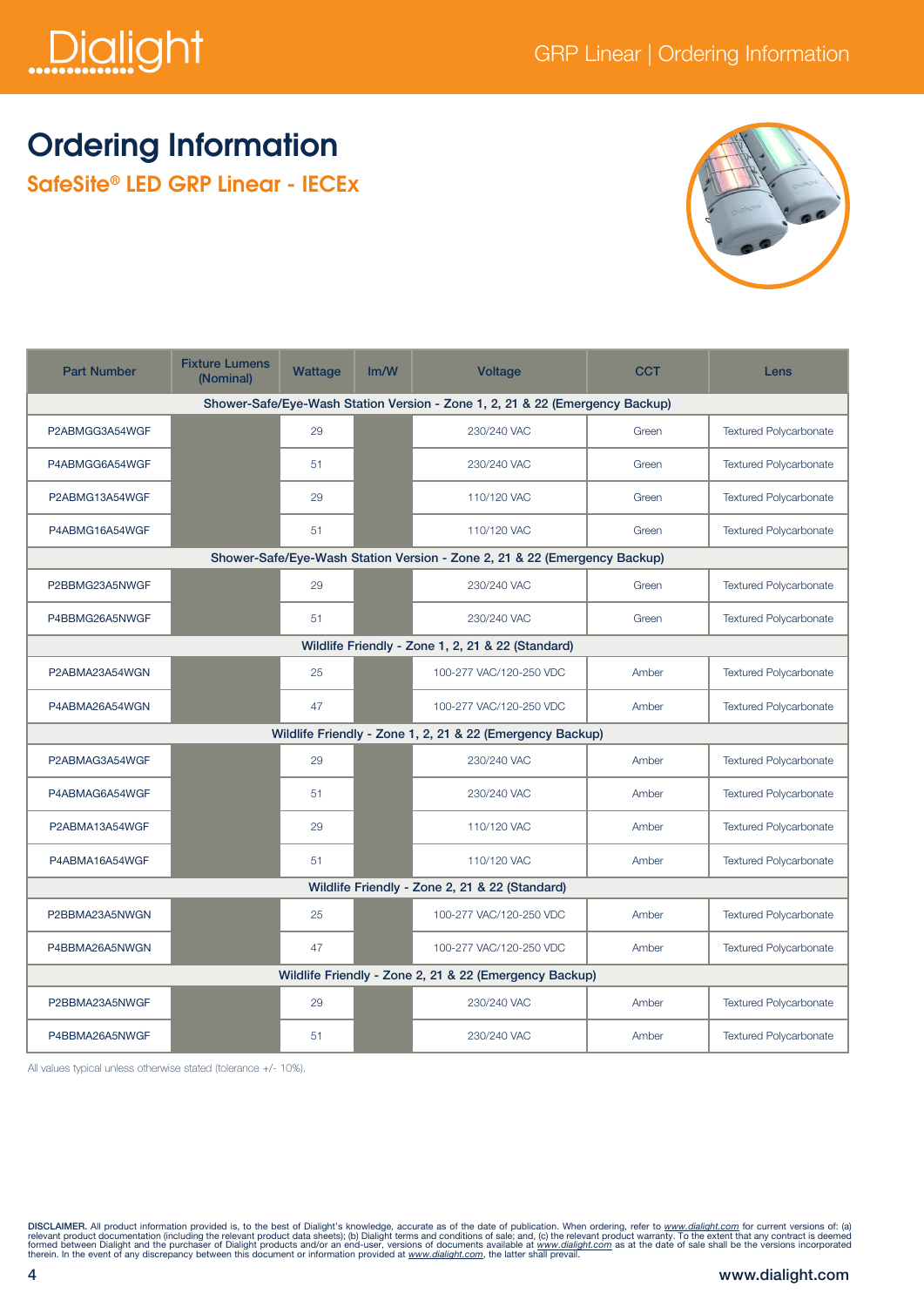

### Accessories



ELX-CMB-SS

• 316 Marine Grade stainless steel ceiling mount kit



#### ELX-PC-SS-42

• 37-44mm Ø 316 Marine Grade stainless steel pole clamp

#### ELX-PC-SS-47

• 44-50mm Ø 316 Marine Grade stainless steel pole clamp

#### ELX-PC-SS-54

• 50-58mm Ø 316 Marine Grade stainless steel pole clamp

#### ELX-PC-SS-59

• 58-68mm Ø 316 Marine Grade stainless steel pole clamp



#### ELX-WMB-SS-45

• 45° 316 Marine Grade stainless steel wall mount kit

#### ELX-WMB-SS-60

• 60° 316 Marine Grade stainless steel wall mount kit



#### HBXCAB48

• 1.2m (48") long stainless steel safety rope (for use with safety bracket)



### RLX-WG-2

• Wire guard for 764mm model

### RLX-WG-4

• Wire guard for 1244mm model



RLX-BATT-KIT-2 • 764mm replacement

battery kit

ELX-EYE-SS

### RLX-BATT-KIT-4

• 1244mm replacement battery kit



#### RL-WIRELESS-2\*

• Wireless controls kit for 764mm models (Zone 2 only)

#### RL-WIRELESS-4\*

• Wireless controls kit for 1244mm models (Zone 2 only)

\*Must be fitted to GRP Linear by authorized Dialight personnel prior to delivery

DISCLAIMER. All product information provided is, to the best of Dialight's knowledge, accurate as of the date of publication. When ordering, refer to www.dialight.com for current versions of: (a)<br>relevant product documenta

#### www.dialight.com 5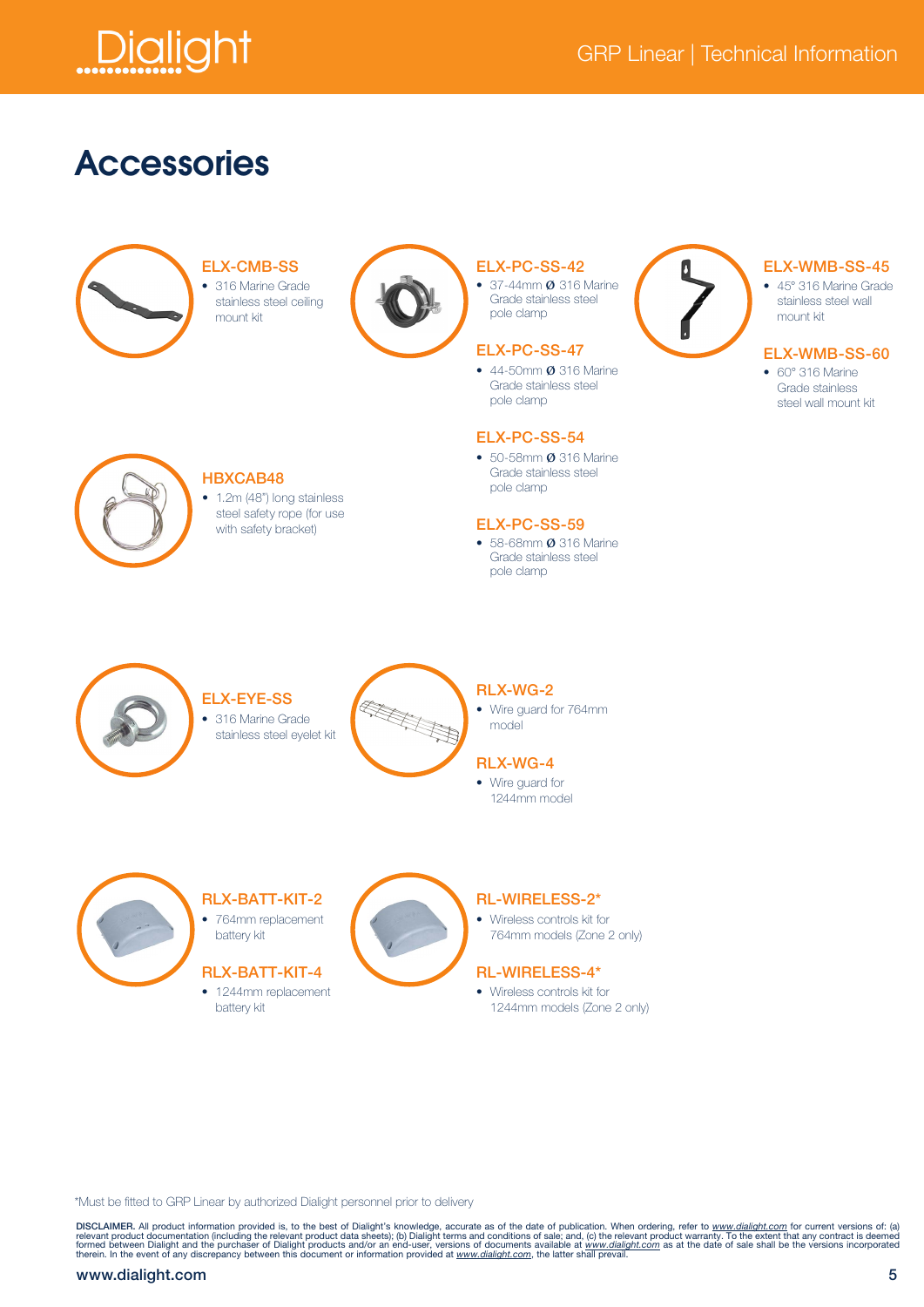

# Beam Distribution



## Thermal Roll-Off





DISCLAIMER. All product information provided is, to the best of Dialight's knowledge, accurate as of the date of publication. When ordering, refer to www.dialight.com for current versions of: (a)<br>relevant product documenta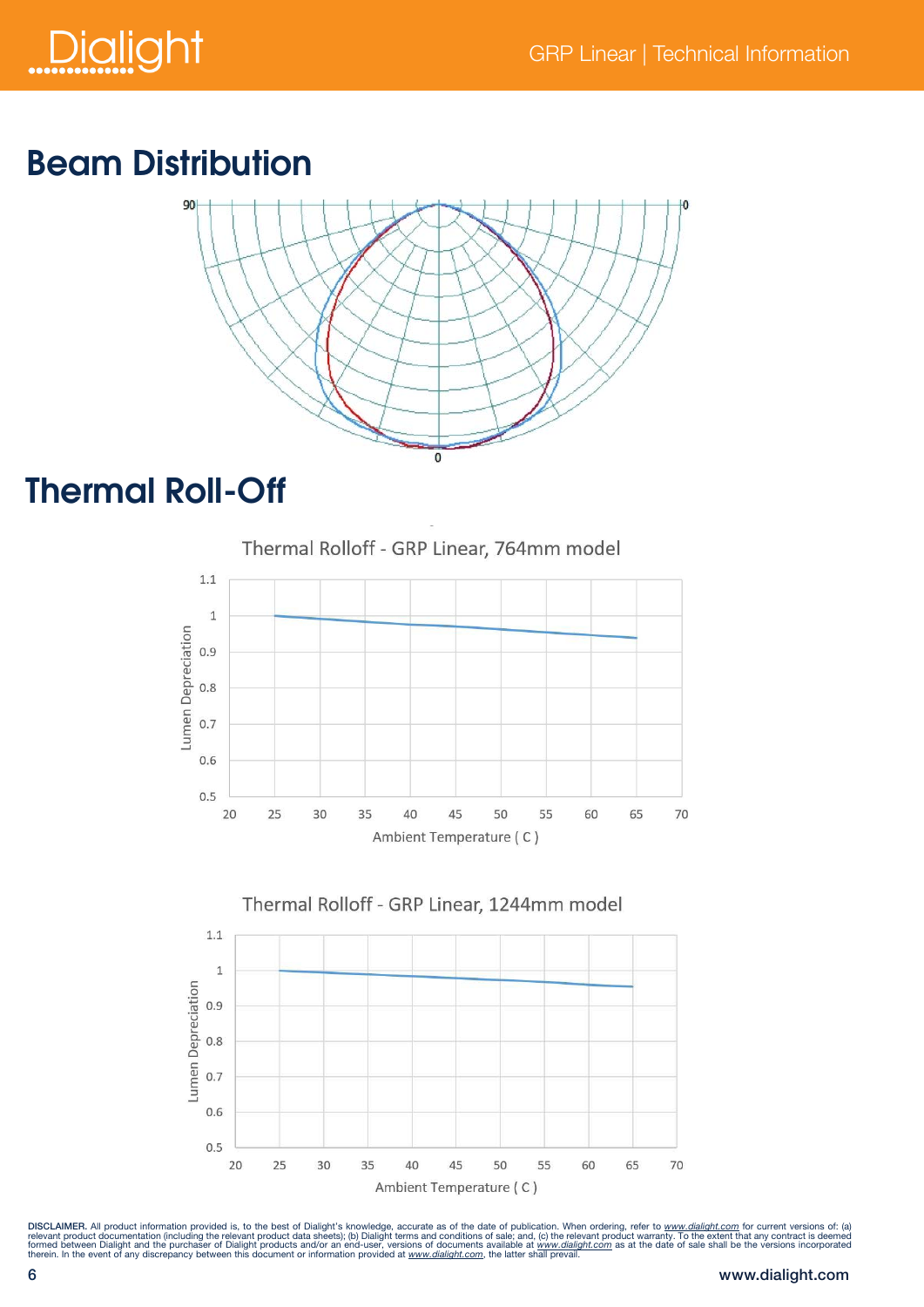

# Lumen Maintenance Factor

| 764mm GRP Linear       |                |       |       |       |       |       |       |        |        |  |  |  |
|------------------------|----------------|-------|-------|-------|-------|-------|-------|--------|--------|--|--|--|
| Ambient<br>Temperature | <b>Hours</b>   |       |       |       |       |       |       |        |        |  |  |  |
|                        | $\overline{0}$ | 15000 | 30000 | 45000 | 60000 | 75000 | 90000 | 100000 | 150000 |  |  |  |
| $25^{\circ}$ C         | 100%           | 98%   | 96%   | 95%   | 94%   | 92%   | 91%   | 90%    | 86%    |  |  |  |
| $30^{\circ}$ C         | 99%            | 97%   | 96%   | 94%   | 93%   | 92%   | 90%   | 89%    | 85%    |  |  |  |
| $35^{\circ}$ C         | 98%            | 96%   | 95%   | 93%   | 92%   | 91%   | 90%   | 89%    | 85%    |  |  |  |
| $40^{\circ}$ C         | 98%            | 95%   | 94%   | 93%   | 91%   | 90%   | 89%   | 88%    | 84%    |  |  |  |
| $45^{\circ}$ C         | 97%            | 95%   | 94%   | 92%   | 91%   | 90%   | 88%   | 88%    | 84%    |  |  |  |
| $50^{\circ}$ C         | 96%            | 94%   | 93%   | 91%   | 90%   | 89%   | 88%   | 87%    | 83%    |  |  |  |
| $55^{\circ}$ C         | 96%            | 93%   | 92%   | 91%   | 89%   | 88%   | 87%   | 86%    | 82%    |  |  |  |
| $60^{\circ}$ C         | 95%            | 92%   | 91%   | 90%   | 89%   | 87%   | 86%   | 85%    | 82%    |  |  |  |
| $65^{\circ}$ C         | 94%            | 91%   | 90%   | 88%   | 87%   | 85%   | 84%   | 83%    | 78%    |  |  |  |

| 1244mm GRP Linear                        |              |       |       |       |       |       |        |        |     |  |  |  |
|------------------------------------------|--------------|-------|-------|-------|-------|-------|--------|--------|-----|--|--|--|
| Ambient<br>Temperature<br>$\overline{0}$ | <b>Hours</b> |       |       |       |       |       |        |        |     |  |  |  |
|                                          | 15000        | 30000 | 45000 | 60000 | 75000 | 90000 | 100000 | 150000 |     |  |  |  |
| $25^{\circ}$ C                           | 100%         | 98%   | 96%   | 95%   | 94%   | 92%   | 91%    | 90%    | 86% |  |  |  |
| $30^{\circ}$ C                           | 99%          | 97%   | 96%   | 94%   | 93%   | 92%   | 91%    | 90%    | 86% |  |  |  |
| $35^{\circ}$ C                           | 99%          | 97%   | 95%   | 94%   | 93%   | 91%   | 90%    | 89%    | 85% |  |  |  |
| $40^{\circ}$ C                           | 98%          | 96%   | 95%   | 93%   | 92%   | 91%   | 90%    | 89%    | 85% |  |  |  |
| $45^{\circ}$ C                           | 98%          | 96%   | 94%   | 93%   | 92%   | 90%   | 89%    | 88%    | 84% |  |  |  |
| $50^{\circ}$ C                           | 97%          | 95%   | 94%   | 92%   | 91%   | 90%   | 89%    | 88%    | 84% |  |  |  |
| $55^{\circ}$ C                           | 97%          | 95%   | 93%   | 92%   | 91%   | 89%   | 88%    | 87%    | 83% |  |  |  |
| $60^{\circ}$ C                           | 96%          | 94%   | 92%   | 91%   | 90%   | 89%   | 87%    | 87%    | 83% |  |  |  |
| $65^{\circ}$ C                           | 96%          | 93%   | 92%   | 91%   | 89%   | 88%   | 87%    | 86%    | 82% |  |  |  |

DISCLAIMER. All product information provided is, to the best of Dialight's knowledge, accurate as of the date of publication. When ordering, refer to www.dialight.com for current versions of: (a)<br>relevant product documenta